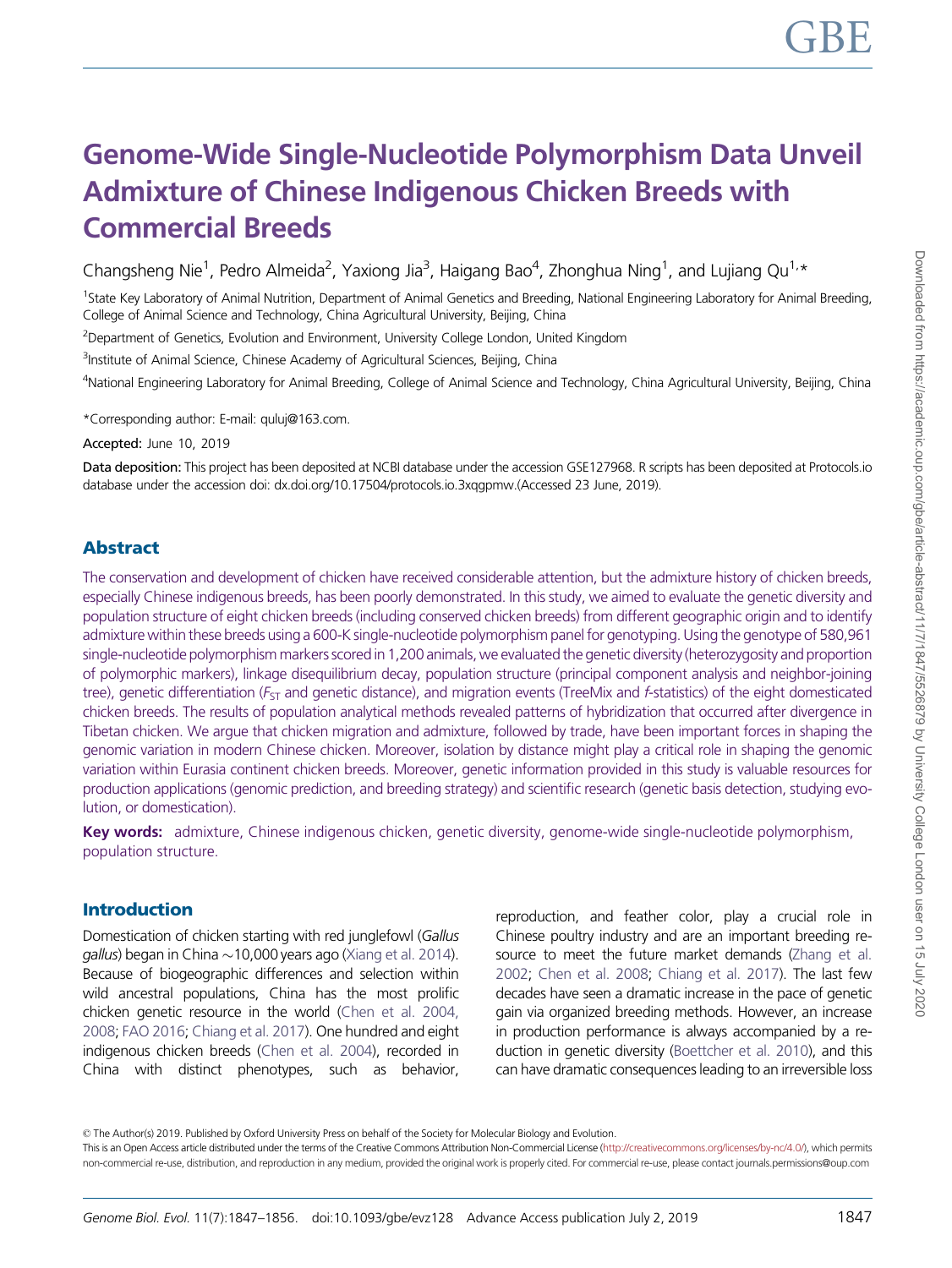of untapped genotypic and phenotypic variations, including disease-resistance adaptability. Therefore, the conservation of locally adapted indigenous chicken breeds has become an important milestone in endangered animal protection and sustainable breeding.

Genetic diversity, an effective monitor for conservation purposes, within Chinese indigenous chicken populations has been evaluated using microsatellites [\(Abiye Shenkut](#page-9-0) [et al. 2015;](#page-9-0) [Azimu et al. 2018\)](#page-9-0), random-amplified polymorphic DNA ([Lynch and Milligan 1994\)](#page-9-0), amplified fragment length polymorphisms [\(Christian 2004\)](#page-9-0), and genome-wide single-nucleotide polymorphisms (SNPs) [\(Chen et al. 2018;](#page-9-0) [Zhang et al. 2018\)](#page-9-0). Large-scale genotyping technologies have enabled the analysis of admixture of various domestic animals, including dog [\(Vonholdt et al. 2010\)](#page-9-0), sheep [\(Lawson](#page-9-0) [Handley et al. 2007;](#page-9-0) [Peter et al. 2007](#page-9-0)), cattle [\(Decker et al.](#page-9-0) [2014](#page-9-0)), and pig ([Groenen et al. 2012\)](#page-9-0).

As live animal import became organized after "reform and opening-up" ([Carter et al. 1999\)](#page-9-0), admixture has inevitably occurred in Chinese native chicken breeds. For example, the white leghorn chicken and Rhode Island Red chicken, two main foreign layers, were imported to produce highproduction intercross breeds in the last few decades. Simultaneously, Chinese Government has made considerable efforts for conserving several indigenous chicken breeds [\(Chen et al. 2008;](#page-9-0) [Zhang et al. 2018](#page-9-0)). However, the current status of Chinese local chicken conservation, effects of these exotic commercial breeds on the local populations, and the effect of this admixture in the protection of endangered local breeds remain unclear. In this study, we aimed to evaluate the genetic diversity and population structure of eight chicken breeds (including conserved chicken breeds) from different geographic origin and to identify admixture within these breeds using a 600-K SNP panel for genotyping. We used five Chinese native chicken breeds (three chicken breeds in the national conservation program) and three imported breeds (European and American highly modified domestic chicken breeds) in the present study. The genetic information could be useful for further genomic prediction, genetic basis detection (economically important traits), and breeding strategy establishment in China.

### Materials and Methods

#### Ethics Statement

Sample collection was performed by strictly following the protocols approved by the Animal Welfare Committee of China Agricultural University (Approval Number: XK622).

#### Sample Selection

We used 1,200 chickens from eight breeds, namely, five distinct Chinese indigenous breeds (Beijing You [BY], Hongshan [HS], Shouguang [SG], Taihe Silkie [SK], and Tibetan [TB] Chickens), two European breeds (White Leghorn [WL] and Houdan [HD] chickens), and one North American breed (Rhode Island Red [RIR] chicken).

These Chinese native chicken breeds were chosen from five different provinces [\(table 1\)](#page-2-0). Different geographical and environmental factors resulted in the distinct phenotype of these breeds [\(fig. 1](#page-3-0)A). Beijing You chicken, mainly produced in Beijing, has a unique appearance with yellow feathers. crest, and beard; polydactyl; and feathers on both shanks [\(Zhang et al. 2016](#page-9-0)). It is known for its high-quality meat and is an egg-type breed. Hongshan chicken is a classic dual-purpose breed that originated in Hubei Province. This breed has two distinctly different tail types [\(Wang et al.](#page-9-0) [2018\)](#page-9-0). Shouguang chicken is a breed that originated in Shandong Province and has dual-purpose. They are uniquely marked by black feathers, face, eyes, and beak. Taihe Silkie chicken is an ancient breed, mainly produced in Jiangxi Province, and widely known by its black skin, meat, and bone. Tibetan chicken originates from the Qinghai–Tibet Plateau and has good adaptation to hypoxic conditions [\(Zhang et al. 2007](#page-9-0); [Jiang et al. 2018\)](#page-9-0). In addition, BY, SK, and TB are listed in the national conservation program (which contains 28 Chinese chicken breeds).

White Leghorn chicken, which originated in Italy, is a commonly used layer that is characterized by high growth and egg production rates [\(Kerje et al. 2003\)](#page-9-0); it has white feathers. Houdan chicken is an old French breed. It is a dual-purpose breed and is unusually marked by mottled feathers, different comb shapes, and polydactyl. Rhode Island Red chicken, which originated in America, is known for its prolific egglaying ability.

Herein, the samples are identified by breed abbreviation. Breed and sampling information are summarized in [table 1](#page-2-0). Partial data used in this research were obtained from previous studies [\(Nie et al. 2016;](#page-9-0) [Zhang et al. 2016](#page-9-0); [Wang et al. 2018\)](#page-9-0). Two milliliters of blood samples were collected using an injection via the wing vein into centrifuge tubes containing DNA anticoagulating agent and stored at  $-20$  °C for further analysis.

#### Genotyping and Preparation

The genomic DNA was extracted using the standard phenol/ chloroform method from blood samples [\(Green and](#page-9-0) [Sambrook 2017](#page-9-0)) and genotyped using the 600 K Affymetrix Axiom Chicken Genotyping Array (Affymetrix, Inc. Santa Clara, CA) [\(Kranis et al. 2013](#page-9-0)). Axiom Analysis Suite v4.0.1 (AxAS) software (Applied Biosystems 2017) was then used for quality control and genotype calling (chicken genome version: Gallus\_gallus v5.0). Specifically, only samples with a dish quality control (DQC) of >0.82 and call rate of >98% were used for subsequent analysis.

We filtered SNPs with unknown genomic positions or redundant genomic coordinates. Using PLINK (v1.90) [\(Purcell et al. 2007](#page-9-0)), we removed SNPs with the following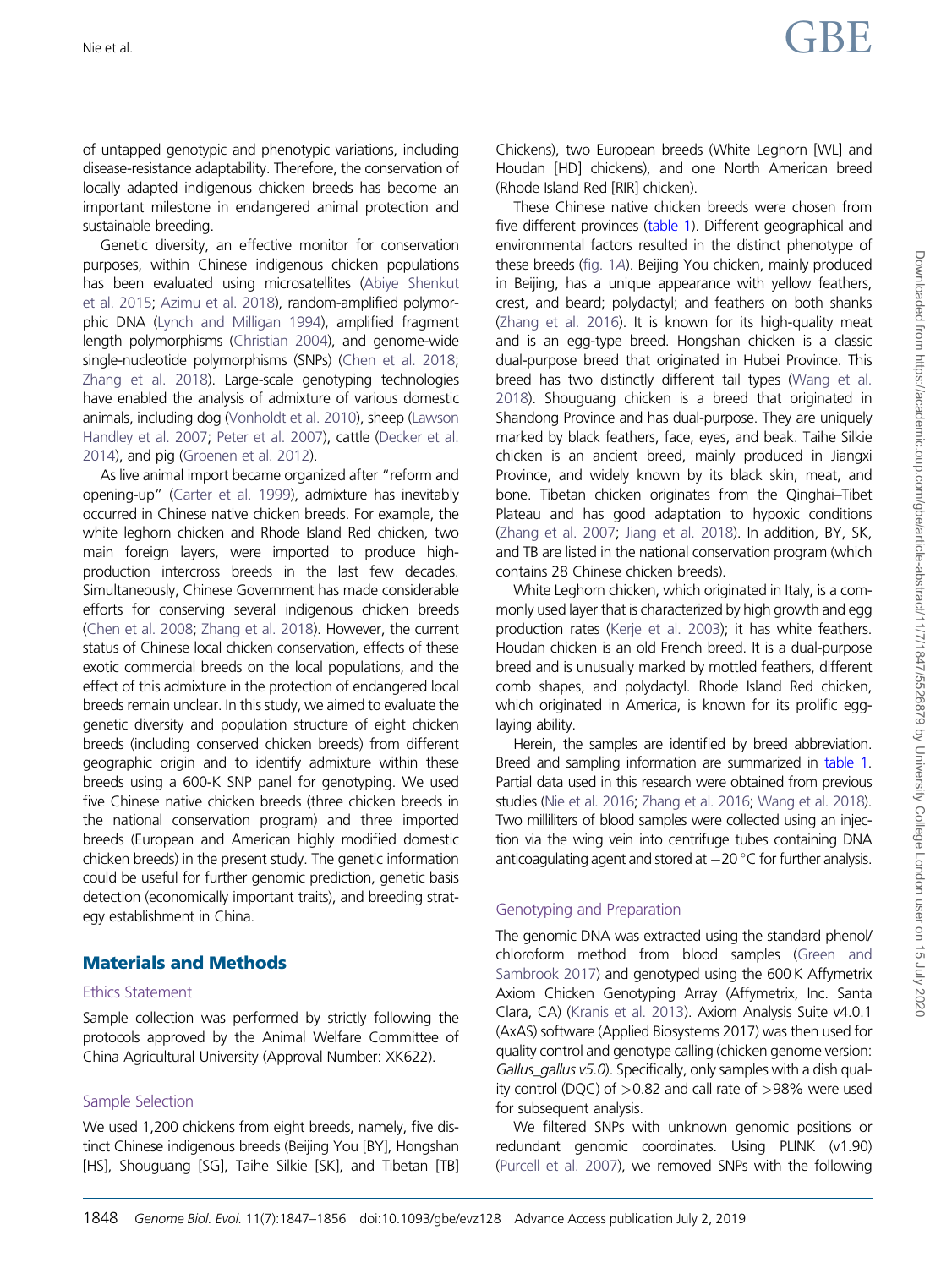<span id="page-2-0"></span>

|  | $\sim$ |  |
|--|--------|--|

|  | Provenance and Genetic Diversity Measurements of All Breeds Included in the Present Study |  |
|--|-------------------------------------------------------------------------------------------|--|
|  |                                                                                           |  |

| <b>Breed</b>         | Abbr.      | No.              | Continent | <b>Geographic Origin</b>    | <b>Central Site</b>             | Sampling             | Conservation                   | He     | $P_N(%)$ |
|----------------------|------------|------------------|-----------|-----------------------------|---------------------------------|----------------------|--------------------------------|--------|----------|
|                      |            | <b>Samples</b>   |           |                             | Latitude/Longitude <sup>†</sup> | Location             | Generation                     |        |          |
| Beijing You          | BY         | 77               | Asia      | Beijing, China              | 39°55′06.2″N, 116°23′49.2″E     | Beijing              | $>$ 20 $9$                     | 0.2834 | 81.44    |
| Hongshan             | HS         | 96 <sup>a</sup>  | Asia      | Hubei Province, China       | 30°35′04.9″N. 114°17′49.5″E     | Hubei Province       | ~11                            | 0.3171 | 92.56    |
| Shouguang            | SG         | 109              | Asia      | Shandong Province,<br>China | 37°00'33.7"N. 118°49'24.8"E     | Beiiina              | $>18^{9}$                      | 0.2839 | 68.22    |
| <b>Taihe Silkies</b> | SK         | 90               | Asia      | Jiangxi Province, China     | 26°47'29.4"N, 114°54'22.7"E     | Beijing              | $>$ 20 $9$                     | 0.3012 | 73.04    |
| Tibetan              | TB         | 41 <sup>b</sup>  | Asia      | Tibet, China                | 29°38'53.9"N. 91°10'31.5"E      | Beijing and<br>Tibet | $>13^9$                        | 0.3083 | 94.42    |
| Rhode Island<br>Red  | <b>RIR</b> | 469 <sup>c</sup> | America   | <b>United States</b>        | 43°33'08.8"N, 10°18'30.5"E      | Beijing              |                                | 0.2693 | 75.66    |
| Houdan               | HD         | 86 <sup>d</sup>  | Europe    | France                      | 48°47'29.2"N, 1°36'21.1"E       | Anhui Province       | $\overbrace{\phantom{123321}}$ | 0.2963 | 70.97    |
| White<br>Leghorn     | WL         | 232 <sup>e</sup> | Europe    | Tuscany, Italy              | 41°49′51.2″N, 71°24′53.4″W      | Beijing              | $-9$                           | 0.2904 | 68.26    |

NOTE.—He, expected heterozygosity;  $P_{N}$ , proportion of polymorphic SNPs.

<sup>a</sup>Data of 48 samples have been published [\(Wang et al. 2018](#page-9-0)).

bData of 15 samples (TB-CAU) were collected from the Experimental Chicken Farm at the China Agricultural University, 10 samples (TB-NM) were collected from Nimu, Tibet, 13 samples (TB-ND) were collected from Naidong, Tibet, and 3 samples (TB-LZ) were collected from Lingzhi, Tibet.

<sup>c</sup>Data of 78 samples have been published [\(Nie et al. 2016\)](#page-9-0).

dData of all 86 samples have been published [\(Zhang et al. 2016\)](#page-9-0).

e Data of 40 samples (WL-CAU) were collected from the Experimental Chicken Farm at China Agricultural University (CAU) and 192 samples (WL-YQ) were collected from a commercial company in Yanging, Beijing.

f The central site of origin as the geographic information for further analysis.

9Samples (BY, SG, SK, partial TB, and WL) were raised in a conservation farm before maintaining in the Experimental Chicken Farm (CAU).

criteria: missing rate of  $>0.01$  and minor allele frequency of  $< 0.01$ .

#### Calculation of Genetic Diversity

After sample and SNP quality control, sample pools of the eight breeds (namely, BY, HS, SG, SK, TB, WL, HD, and RIR) were used to calculate genetic diversity. Two diversity indicators, namely, expected heterozygosity (He) and proportion of polymorphic markers  $(P_N)$ , were calculated using PLINK with the default settings.

#### Population Structure

The principal component analysis (PCA) ([Price et al. 2006\)](#page-9-0) as implemented in PLINK [\(Purcell et al. 2007\)](#page-9-0) was used to detect the population structure (with parameters: -pca). A neighborjoining (NJ) tree was built using the MEGA (v6.0) pipeline with standard settings and 1,000 bootstrap replicates [\(Tamura](#page-9-0) [et al. 2007](#page-9-0)).

We further estimated the ancestry (from  $K = 2$  to  $K = 21$ ) of each individual using the genome-wide SNP data set and the model-based assignment software program ADMIXTURE (v1.3) to quantify admixture among the eight chicken breeds [\(Alexander et al. 2009\)](#page-9-0). The optimal  $K$  should be determined using the complete data set. However, with an increasing difference in sample size between populations, both estimators deteriorate quickly [\(Wang 2017\)](#page-9-0). In present analysis, cross-validation was utilized to determine the optimal  $K$  value using all TB chicken samples and 10 randomly selected samples from the other populations [\(supplementary table S1](https://academic.oup.com/gbe/article-lookup/doi/10.1093/gbe/evz128#supplementary-data), [Supplementary Material](https://academic.oup.com/gbe/article-lookup/doi/10.1093/gbe/evz128#supplementary-data) online). This analysis was replicated ten times over ([Martiniano et al. 2017\)](#page-9-0). Here, we obtained the lowest mean CV error for  $K = 8$  [\(supplementary table S2](https://academic.oup.com/gbe/article-lookup/doi/10.1093/gbe/evz128#supplementary-data), [Supplementary Material](https://academic.oup.com/gbe/article-lookup/doi/10.1093/gbe/evz128#supplementary-data) online). Plots have been performed using package "ggplot2" in R.

#### Linkage Disequilibrium Decay

The square of the correlation coefficient  $(r^2)$ , based on the genotype frequency, between alleles at two separate SNP loci was used for linkage disequilibrium (LD) estimates ([Vanliere and](#page-9-0) [Rosenberg 2008](#page-9-0)). Within each population, the SNPs (MAF  $<$  0.01, Hardy–Weinberg equilibrium  $<$ 10E-6) were used to calculate  $r^2$  using Plink with the following equation:

$$
r^{2} = \frac{(f_{A1,B1}f_{A2,B2} - f_{A1,B2}f_{A2,B1})^{2}}{f_{A1}f_{A2}f_{B1}f_{B2}},
$$

where,  $f_{A1_B1}$ ,  $f_{A2_B2}$ ,  $f_{A1_B2}$ ,  $f_{A2_B1}$ ,  $f_{A1}$ ,  $f_{A2}$ ,  $f_{B1}$ , and  $f_{B2}$  are the frequency of haplotypes (A1B1, A2B2, A1B2, and A2B1) and alleles  $(A1, A2, B1,$  and  $B2)$  in the population, respectively [\(Khanyile et al. 2015;](#page-9-0) [Seo et al. 2018](#page-9-0)).

#### Estimation of Genetic Differentiation

Artificial selection has resulted in a wide range of phenotypes among domestic chicken breeds. An unbiased genetic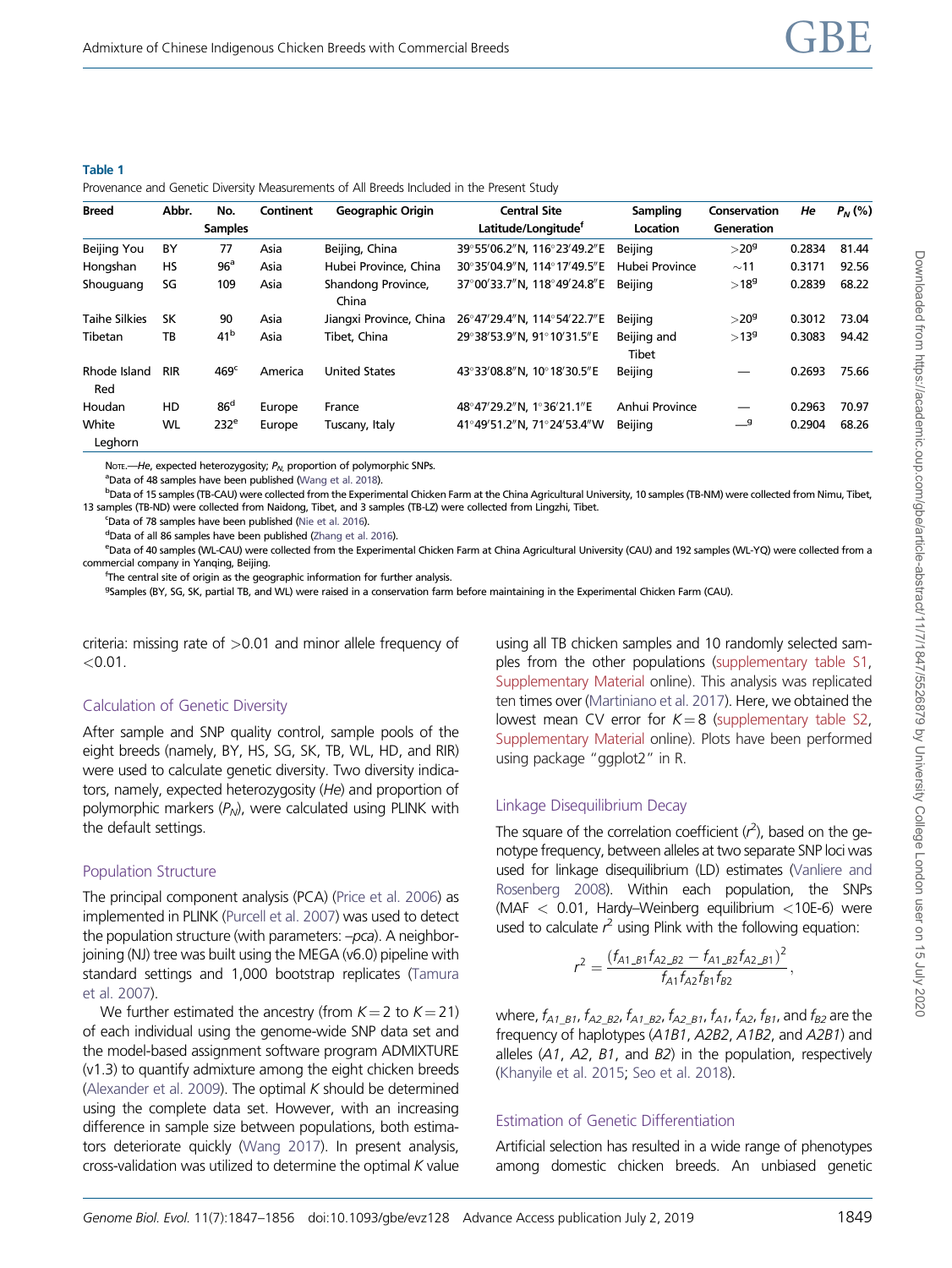# <span id="page-3-0"></span>Nie et al.  $\begin{array}{ccc} \textsf{GBE} \end{array}$



FIG. 1.—Population genetic structure of the eight chicken breeds. (A) Eight different chicken breeds with distinct phenotypes ([Chen et al. 2004\)](#page-9-0). (B) The PCA plot of chicken populations. PCA1 and PCA2 explained 13.06% and 8.36% of the observed variance, respectively. (C) Neighbor-joining tree constructed using MEGA. (D) The admixture plot for breeds analyzed based on different number of assumed ancestors (K). (E) Linkage disequilibrium (LD) decay for the eight breeds. LD decay determined by  $r^2$  against distance between polymorphic sites.

differentiation estimate,  $F_{ST}$  [\(Weir and Cockerham 1984\)](#page-9-0), was calculated using a self-developed code in R [\(http://www.R-proj](http://www.R-project.org/)[ect.org/](http://www.R-project.org/); Accessed 23 June, 2019) with the filtered SNP data set to estimate genetic differentiation among populations. Pairwise geographic distances were calculated from origin information obtained using Google map. We used Pearson correlation to test the association between genetic distance, which is calculated as  $(F_{ST}/1-F_{ST})$ , and geographic distance.

#### TreeMix Analysis

To build population trees in the presence of admixture, we modified the TreeMix model ([Pickrell and Pritchard 2012\)](#page-9-0). This software models the relationship between the tested populations with their ancestral population using genome-wide allele frequency data and a Gaussian approximation of genetic drift. We unrooted the graph because we did not include wild population in our study [\(Chen et al. 2004, 2008](#page-9-0); [Chiang](#page-9-0)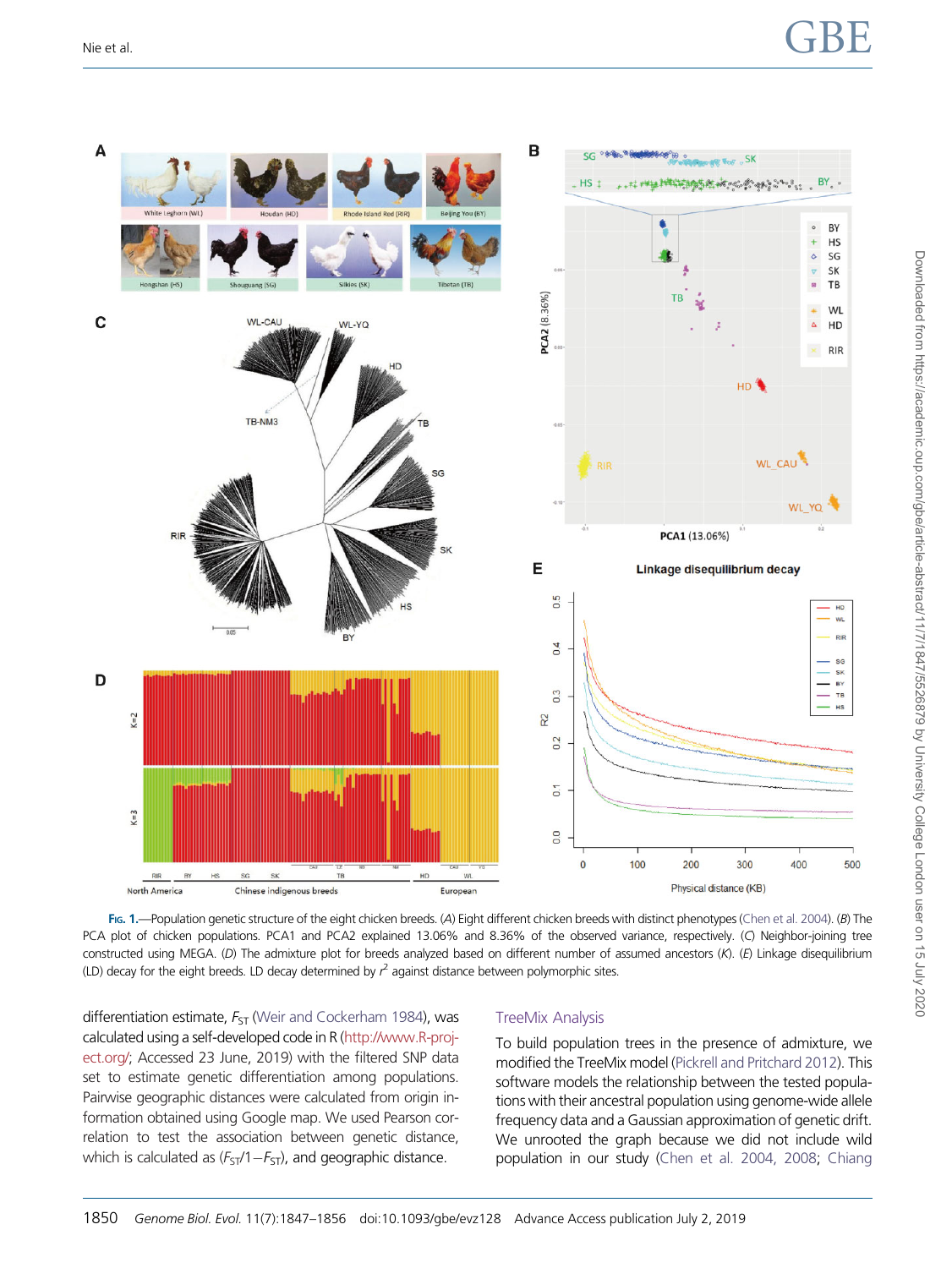[et al. 2017](#page-9-0)). TreeMix was used to create an ML tree of the eight breeds. We used the  $-m2$  option to add migration events on the built phylogeny and the -se option to calculate the SE of migration proportions. Migration edges were added until 99.8% of the variance in ancestry between populations was explained by the model [\(Decker et al. 2014](#page-9-0)).

The f3 and f4 statistics ([Reich et al. 2009](#page-9-0); [Patterson et al.](#page-9-0) [2012](#page-9-0)), performed using TreeMix (THREEPOP and FOURPOP programs), support admixture in the sampled populations. In the f3 test (A; B, C), calculated with all possible triplets from the eight breeds, a significantly negative value of the  $f_3$  statistic implies that population A is a result of admixture of B and C. In the f4 test (A, B; C, D), which reveals the tree topology of four populations, a significant nonzero value indicates gene flow in the tree.

$$
F_3(C; A, B) = E[(c' - a')(c' - b')]
$$
  

$$
F_4(A, B; C, D) = E[(a' - b')(c' - d')]'
$$

where a', b', c', and d' were the allele frequency in populations A, B, C, and D at an SNP, respectively [\(Patterson et al.](#page-9-0) [2012](#page-9-0)).

### **Results**

#### Genetic Diversity among the Eight Breeds

A total of 1,193 individuals from the eight chicken populations with 542,872 SNPs were included in the final data set after applying the quality control filters. Hongshan chicken breed exhibited the highest genetic diversity, He (0.3171), and  $P_N$  (92.56%) [\(table 1](#page-2-0)). The highest  $P_N$  was observed in TB (94.42%), whereas SG chicken exhibited the lowest  $P_N$ (68.22%). The lowest He was observed in RIR chicken (0.2693).

#### Population Structure Analysis

Population structure of the eight domesticated chicken breeds was inferred using the PCA, NJ tree analysis, and Bayesian ancestry models. The PCA showed that the first two principal components account for 13.06% (PC1) and 8.36% (PC2) of the total variability ([fig. 1](#page-3-0)B). With the exception of TB chicken, the Chinese, European, and North American breeds separated into distinct clusters reflecting their geographic origin. Further, WL chicken from the two subpopulations [\(table 1](#page-2-0)) was clearly grouped into the respective clusters. Additionally, despite being grouped together, TB chicken from the four subpopulations [\(table 1\)](#page-2-0) clustered more loosely with each other indicating more genetic variation in this breed and probably reflecting admixture. Moreover, other four Chinese indigenous chicken breeds (BY, HS, SG, and SK) were clustered more closely. The results of the NJ tree [\(fig. 1](#page-3-0)C) were consistent with the PCA results [\(fig. 1](#page-3-0)B). All birds from the same population clustered together, except one TB chicken [\(fig. 1](#page-3-0)C).

Subsequently, in the ADMIXTURE analysis, two Chinese indigenous breeds (SG, SK) and WL formed the two distinct populations obtained at  $K = 2$ . At  $K = 3$ , individuals clustered strongly into the three groups of origin (North America, China, and Europe), which is consistent with the PCA results [\(fig. 1](#page-3-0)D). Moreover, the five Chinese indigenous breeds were always grouped into one main population until  $K=6$ . Furthermore, SG and SK formed different ancestors at  $K = 7-8$ . For  $K = 8$ , both BY, HS and TB appear as admixed groups [\(supplementary fig. S1,](https://academic.oup.com/gbe/article-lookup/doi/10.1093/gbe/evz128#supplementary-data) [Supplementary Material](https://academic.oup.com/gbe/article-lookup/doi/10.1093/gbe/evz128#supplementary-data) online). However, the admixture proportion in BY and HS is consistent but TB is diverse.

#### LD Decay

As expected, LD estimated by the decay of genotypic association between markers  $(r^2)$  was lower in the five Chinese indigenous breeds than in the other three breeds. In particular, the LD value of BY, HS, SG, SK, and TB was 56, 11, 42, 37, and 17 kb, respectively, whereas that of European breeds were 131 (HD) and 84 (WL). The highest LD value was observed in RIR (169 kb).

Meanwhile, two breeds, namely, WL and TB, decayed faster than the other chicken breeds [\(fig. 1](#page-3-0)E: orange and purple lines).

### Population Differentiation Analysis

Artificial selection has resulted in a wide range of phenotypes in domesticated chickens. To investigate population differentiation among different breeds,  $F_{ST}$  was calculated using the filtered SNPs. The  $F_{ST}$  values, shown in table 2, varied from 0.03 to 0.19. The  $F_{ST}$  values are expected to be significantly higher between breeds from different continents than between breeds within a continent. All the  $F_{ST}$  values between breeds in China were <0.11 (from 0.03 to 0.10). In contrast, the  $F_{ST}$  values between the two European breeds (WL and HD) and other breeds were  $>0.12$  (from 0.12 to 0.19).

#### Table 2

Matrix Showing Pairwise Differentiation ( $F<sub>ST</sub>$ ) and Genetic Distance  $(F_{ST}/1-F_{ST})$  Estimates among the Eight Breeds

|            | ΒY   | нs   | SG   | <b>SK</b> | ТB   | WL   | HD   | <b>RIR</b> |
|------------|------|------|------|-----------|------|------|------|------------|
| BY         |      | 0.05 | 0.10 | 0.09      | 0.07 | 0.17 | 0.16 | 0.09       |
| HS         | 0.06 |      | 0.03 | 0.06      | 0.03 | 0.16 | 0.14 | 0.08       |
| SG         | 0.11 | 0.03 |      | 0.07      | 0.07 | 0.13 | 0.15 | 0.11       |
| SK         | 0.10 | 0.06 | 0.07 |           | 0.08 | 0.19 | 0.17 | 0.10       |
| TB         | 0.07 | 0.03 | 0.07 | 0.09      |      | 0.12 | 0.13 | 0.08       |
| <b>WL</b>  | 0.20 | 0.19 | 0.15 | 0.23      | 0.13 |      | 0.13 | 0.19       |
| HD         | 0.19 | 0.16 | 0.17 | 0.21      | 0.14 | 0.15 |      | 0.14       |
| <b>RIR</b> | 0.10 | 0.09 | 0.12 | 0.11      | 0.08 | 0.23 | 0.16 |            |

NOTE.—Upper triangle:  $F_{ST}$ , lower triangle:  $F_{ST}/1-F_{ST}$ .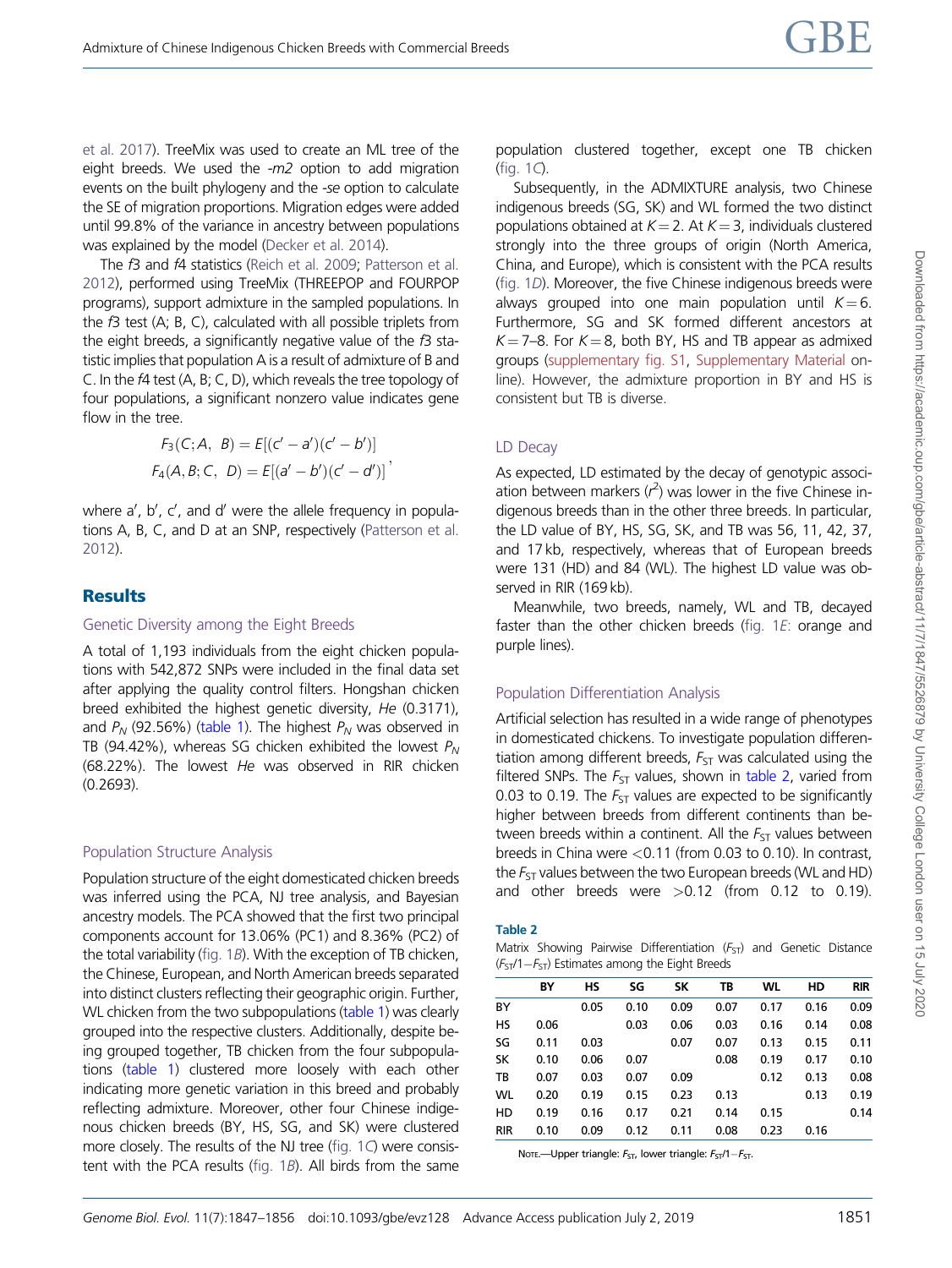

FIG. 2.—Scatterplots show that pairwise genetic distance is associated with geographic distance. (A) Eurasian breeds and (B) eight domesticated breeds.

Interestingly, the  $F_{ST}$  values between RIR and the European breeds were in the same range as those between the two European breeds (0.14 and 0.19). Moreover, the  $F_{ST}$  values between RIR and the Chinese breeds ranged from 0.08 to 0.11, indicating that gene flow may have occurred between RIR and the Chinese breeds.

Pairwise genetic distance between breeds was highly correlated with geographic distance in Eurasian breeds, suggesting a strong signal of isolation by distance ( $r^2 = 0.73$ ,  $P = 9.8$ e-07) (fig. 2A). However, this correlation strongly decreased in the North American breed (RIR), which is consistent with the  $F_{ST}$  results shown above ( $r^2 = 0.24$ ,  $P = 0.008$ ) (fig. 2B).

#### Admixture in Asian Breeds

We used ancestry graphs implemented in TreeMix to analyze the admixture events and genetic relationships between the eight breeds of domesticated chickens. Sampled chickens were collected from different farms in China, which imported commercial birds from Europe (WL and HD) and North America (RIR). The migration edge a estimate (gene flow event) in the phylogenetic network [\(fig. 3](#page-6-0) and [supplementary](https://academic.oup.com/gbe/article-lookup/doi/10.1093/gbe/evz128#supplementary-data) [fig. S2,](https://academic.oup.com/gbe/article-lookup/doi/10.1093/gbe/evz128#supplementary-data) [Supplementary Material](https://academic.oup.com/gbe/article-lookup/doi/10.1093/gbe/evz128#supplementary-data) online) indicates that the Chinese indigenous breed TB was admixed as a result of introgression in European chicken (WL). Dominant white feather is a unique characteristic of WL. White-feathered chicken in TB population [\(supplementary fig. S3,](https://academic.oup.com/gbe/article-lookup/doi/10.1093/gbe/evz128#supplementary-data) [Supplementary Material](https://academic.oup.com/gbe/article-lookup/doi/10.1093/gbe/evz128#supplementary-data) online) strongly supported this gene flow hypothesis.

We also used *f*-statistics to explore the evidence for European and North American chicken introgression into Chinese chicken. We observed that five significant tests out of 168 possible tests contained TB. The three most negative and significant f3 statistics for TB chicken (Chinese chicken breed) also support WL (European chicken breed) introgression into TB [\(supplementary table S3](https://academic.oup.com/gbe/article-lookup/doi/10.1093/gbe/evz128#supplementary-data), [Supplementary Material](https://academic.oup.com/gbe/article-lookup/doi/10.1093/gbe/evz128#supplementary-data) online). Moreover, the 20 most positive and negative significant f4 statistics from 210 statistics for the eight breeds clearly showed that gene flow occurred within Eurasian breeds [\(ta](#page-7-0)[ble 3](#page-7-0)). The first 10 negative and 20 positive significant f4 tests indicating gene flow appeared in the two European chicken breeds (WL and HD).

#### **Discussion**

Our results indicate that most Chinese indigenous chicken breeds have higher genetic diversity (He and  $P_N$ ) than that of European or North American highly selected chicken breeds, which is in agreement with the findings of previous studies [\(Lujiang et al. 2006](#page-9-0); [Chen et al. 2018](#page-9-0)) and suggests that Chinese breeds have been less intensively selected since their domestication. However, the Chinese indigenous breeds also presented unequal polymorphisms among themselves. Three Chinese indigenous breeds, namely, SG, SK, and BY, exhibited relatively lower  $P_N$  and higher  $r^2$  than those of HS and TB, which might be related to the low-priority conservation status of the HS breed [\(Zhang et al. 2018\)](#page-9-0). The HS population (sampling time: 2014) raised in the Hubei Academy of Agricultural Sciences has been under conservation  $(\sim 11$  generations) for a shorter period than either  $SG$  ( $>18$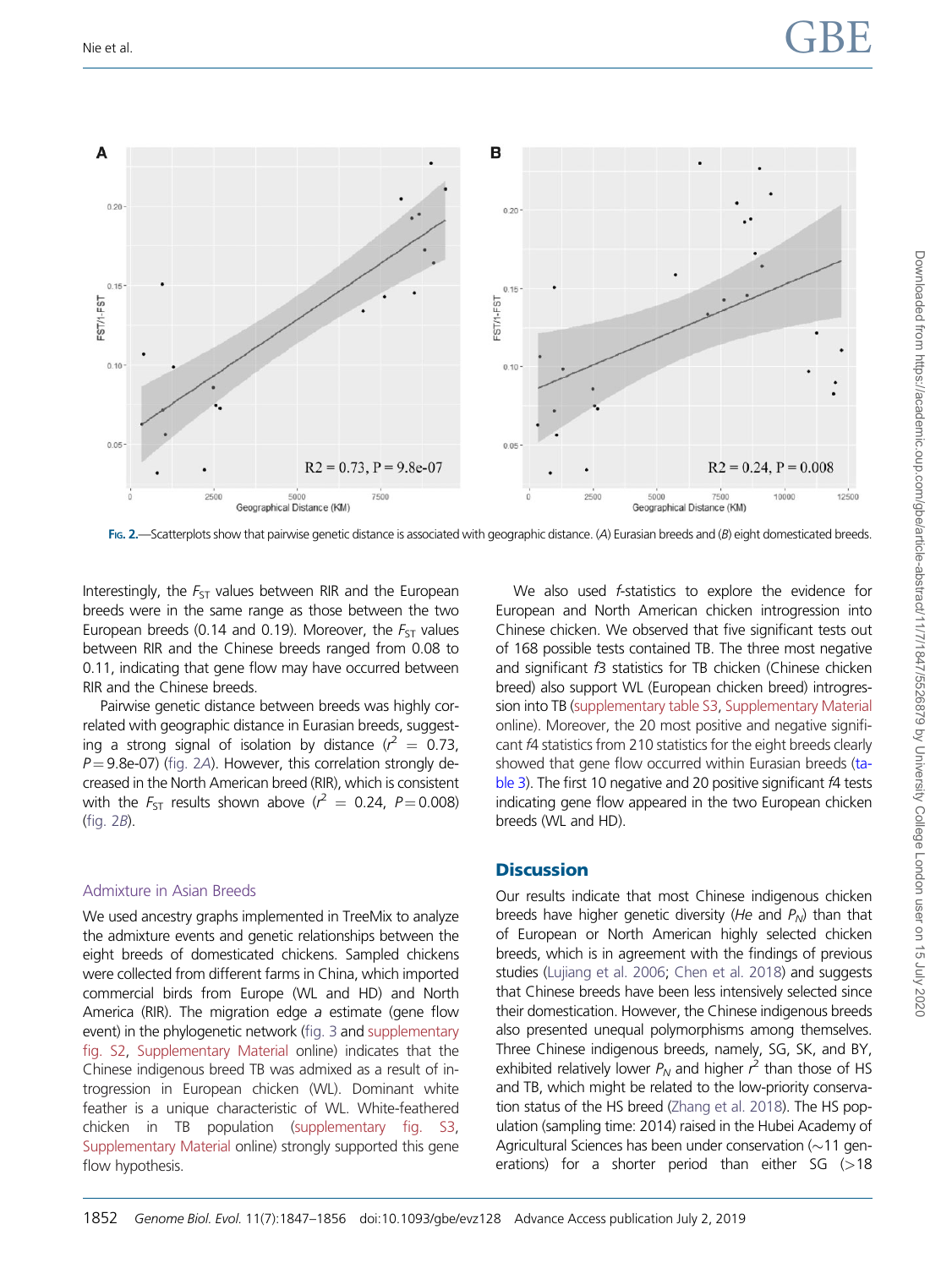<span id="page-6-0"></span>

FIG. 3.—Phylogenetic network of the inferred relationships between the eight chicken breeds. Breeds were colored according to their geographic origin: green, Asia; orange, North America; red, Europe. Migration edge a signals introgression of White Leghorn chicken into Tibetan chicken.

generations), SK (>20 generations), or BY (>20 generations) has been. Noticeably, the TB breed, which showed the highest  $P_N$ , is still threatened in some areas of its origin, that is, the Qinghai–Tibet Plateau.

In the study of [Zhang et al. \(2018\),](#page-9-0) relatively low He (0.2073 to 0.2281) and  $P_N$  (75.83 to 82.41%) were observed in three Chinese chicken breed (BY, Langshan, and Baier chickens). Meanwhile, [Chen et al. \(2018\)](#page-9-0) found different He (0.26–0.34) in seven Chinese native chicken breeds [\(Chen](#page-9-0) [et al. 2018](#page-9-0)). In the present study, five indigenous chickens appeared to maintain relatively high levels of genetic diversity as evidenced with both He (0.2834–0.3171) and  $P_N$ (68.22%–94.42%).

[Chen et al. \(2018\)](#page-9-0) has reported similar He (0.29 vs. 0.3012) in SK but different He (0.22 vs. 0.2904) in WL chickens compared with that of our study. Moreover, in the study of [Zhang](#page-9-0) [et al. \(2018\),](#page-9-0) BY chicken of three different generations showed lower He (0.2091 to 0.2173) than that of our result  $(He = 0.2834)$  ([Zhang et al. 2018](#page-9-0)).

Several factors might have contributed to the different results among our study, and those of [Zhang et al. \(2018\)](#page-9-0) and [Chen et al. \(2018\)](#page-9-0). First, WL used in our study was chosen from two different populations [\(table 1](#page-2-0)), and more sources of samples will provide higher heterozygosity. Second, different generation or conservation schemes in native chicken breeds result in distinct genetic diversity [\(Zhang et al. 2018](#page-9-0)). Final, biodiversity always shows different results in different populations; for instance, Baier chickens have shown different heterozygosities in the study of Zhang (0.2159) and Chen's (0.33). Taken together, it is not surprising that the results of our study are different from those of previous studies.

We used unequal number of samples in some population structure analyses (PCA and NJ tree) for several reasons. First, we performed the preanalysis (relatively balance) using  $\sim$ 10 samples from each population and all Tibetan chickens [\(sup](https://academic.oup.com/gbe/article-lookup/doi/10.1093/gbe/evz128#supplementary-data)[plementary table S1,](https://academic.oup.com/gbe/article-lookup/doi/10.1093/gbe/evz128#supplementary-data) [Supplementary Material](https://academic.oup.com/gbe/article-lookup/doi/10.1093/gbe/evz128#supplementary-data) online). The results showed that chicken samples from different populations could be distinguished, except Tibetan chicken sample in the PCA plot ([supplementary fig. S4,](https://academic.oup.com/gbe/article-lookup/doi/10.1093/gbe/evz128#supplementary-data) [Supplementary Material](https://academic.oup.com/gbe/article-lookup/doi/10.1093/gbe/evz128#supplementary-data) online). Second, we conducted the NJ-tree ([supplementary](https://academic.oup.com/gbe/article-lookup/doi/10.1093/gbe/evz128#supplementary-data) [fig. S5,](https://academic.oup.com/gbe/article-lookup/doi/10.1093/gbe/evz128#supplementary-data) [Supplementary Material](https://academic.oup.com/gbe/article-lookup/doi/10.1093/gbe/evz128#supplementary-data) online) analyses. The results revealed the Tibetan chicken population structure more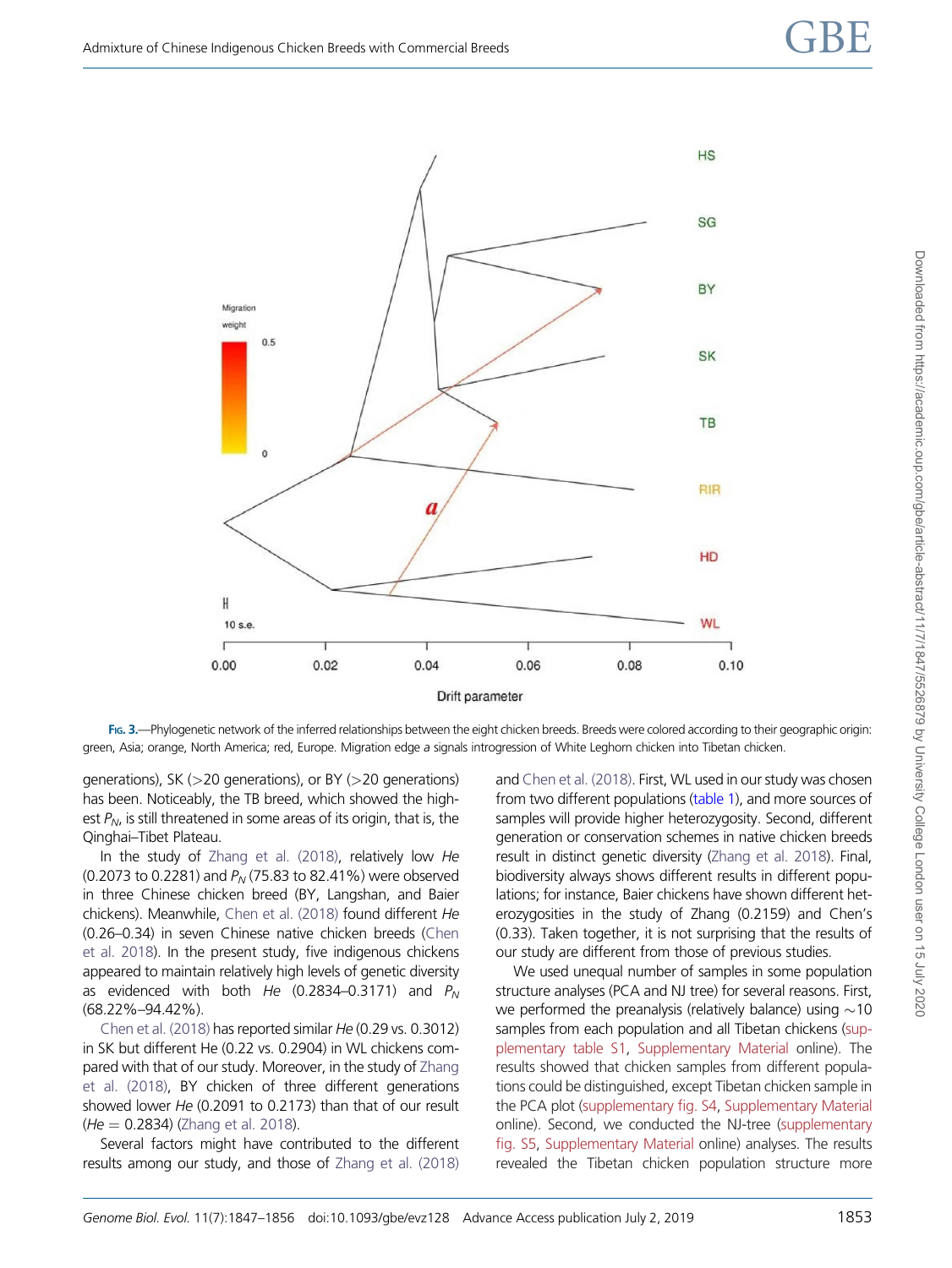#### <span id="page-7-0"></span>Table 3

#### Twenty Most Positive and Negative Significant f4 Statistics for the Eight Breeds

| <b>Breed A</b> | <b>Breed B</b>     | <b>Breed C</b>   | <b>Breed D</b> | f4 Statistic | <b>SE</b>   | Z-Score    |
|----------------|--------------------|------------------|----------------|--------------|-------------|------------|
| White Leghorn  | Shouguang          | Hongshan         | Houdan         | $-0.0608401$ | 0.00106716  | $-57.0111$ |
| White Leghorn  | <b>Silkies</b>     | Hongshan         | Houdan         | $-0.0578532$ | 0.00102133  | $-56.6447$ |
| White Leghorn  | Beijing You        | Hongshan         | Houdan         | $-0.0530342$ | 0.00102241  | $-51.8717$ |
| White Leghorn  | Rhode Island Red   | Hongshan         | Houdan         | $-0.0467017$ | 0.00107123  | $-43.5965$ |
| White Leghorn  | Shouguang          | Rhode Island Red | Houdan         | $-0.0462463$ | 0.00120241  | $-38.4614$ |
| White Leghorn  | Hongshan           | Rhode Island Red | Houdan         | $-0.0451155$ | 0.00112782  | $-40.0023$ |
| White Leghorn  | Beijing You        | Rhode Island Red | Houdan         | $-0.0443478$ | 0.00117477  | $-37.7502$ |
| White Leghorn  | <b>Silkies</b>     | Rhode Island Red | Houdan         | $-0.0438055$ | 0.00116908  | $-37.47$   |
| White Leghorn  | Tibetan            | Hongshan         | Houdan         | $-0.0387665$ | 0.000801083 | $-48.3925$ |
| White Leghorn  | Tibetan            | Rhode Island Red | Houdan         | $-0.0292413$ | 0.000882704 | $-33.1269$ |
| White Leghorn  | Shouguang          | <b>Silkies</b>   | Tibetan        | $-0.0271946$ | 0.000573204 | $-47.4431$ |
| White Leghorn  | <b>Silkies</b>     | Shouguang        | Tibetan        | $-0.0268721$ | 0.000620136 | $-43.3326$ |
| White Leghorn  | Hongshan           | Shouguang        | Tibetan        | $-0.0266428$ | 0.000578868 | $-46.0256$ |
| White Leghorn  | Beijing You        | Shouguang        | Tibetan        | $-0.0257752$ | 0.000605496 | $-42.5687$ |
| White Leghorn  | Shouguang          | Hongshan         | Tibetan        | $-0.0246132$ | 0.000494063 | $-49.8178$ |
| White Leghorn  | Hongshan           | <b>Silkies</b>   | Tibetan        | $-0.0242663$ | 0.000491401 | $-49.3819$ |
| White Leghorn  | Beijing You        | <b>Silkies</b>   | Tibetan        | $-0.0233398$ | 0.000525144 | $-44.4445$ |
| Houdan         | <b>Silkies</b>     | Shouguang        | Tibetan        | $-0.022303$  | 0.000540078 | $-41.2959$ |
| Houdan         | Shouguang          | <b>Silkies</b>   | Tibetan        | $-0.022015$  | 0.000510751 | $-43.1031$ |
| White Leghorn  | <b>Silkies</b>     | Hongshan         | Tibetan        | $-0.0219142$ | 0.000440134 | $-49.7899$ |
| White Leghorn  | Shouguang          | Houdan           | <b>Silkies</b> | 0.0634215    | 0.00110297  | 57.5007    |
| White Leghorn  | <b>Silkies</b>     | Houdan           | Shouguang      | 0.062811     | 0.00112482  | 55.8412    |
| White Leghorn  | Hongshan           | Houdan           | Shouguang      | 0.0614296    | 0.00105974  | 57.9666    |
| White Leghorn  | Hongshan           | Houdan           | <b>Silkies</b> | 0.0590531    | 0.000996507 | 59.2601    |
| White Leghorn  | <b>Beijing You</b> | Houdan           | Shouguang      | 0.0574748    | 0.00111229  | 51.6724    |
| White Leghorn  | Shouguang          | Houdan           | Beijing You    | 0.0564516    | 0.00112923  | 49.9913    |
| White Leghorn  | Beijing You        | Houdan           | Silkies        | 0.0550394    | 0.00105076  | 52.3804    |
| White Leghorn  | <b>Silkies</b>     | Houdan           | Beijing You    | 0.0534057    | 0.00109536  | 48.7564    |
| White Leghorn  | Hongshan           | Houdan           | Beijing You    | 0.0526004    | 0.00103346  | 50.8974    |
| White Leghorn  | Rhode Island Red   | Houdan           | Shouguang      | 0.048422     | 0.00115074  | 42.0788    |
| White Leghorn  | Rhode Island Red   | Houdan           | <b>Silkies</b> | 0.0465916    | 0.00109586  | 42.5162    |
| White Leghorn  | Rhode Island Red   | Houdan           | Beijing You    | 0.0455002    | 0.00112437  | 40.4672    |
| White Leghorn  | Tibetan            | Houdan           | <b>Silkies</b> | 0.0411185    | 0.000820846 | 50.0929    |
| White Leghorn  | Tibetan            | Houdan           | Shouguang      | 0.0407961    | 0.00084949  | 48.0242    |
| White Leghorn  | Shouguang          | Houdan           | Tibetan        | 0.036227     | 0.000869125 | 41.6821    |
| White Leghorn  | <b>Silkies</b>     | Houdan           | Tibetan        | 0.0359389    | 0.000868802 | 41.3661    |
| White Leghorn  | Tibetan            | Houdan           | Beijing You    | 0.0352455    | 0.000847653 | 41.5801    |
| White Leghorn  | Hongshan           | Houdan           | Tibetan        | 0.0347868    | 0.00081795  | 42.5292    |
| White Leghorn  | Beijing You        | Houdan           | Tibetan        | 0.0316997    | 0.000849728 | 37.3056    |
| White Leghorn  | Rhode Island Red   | Houdan           | Tibetan        | 0.0268478    | 0.000843182 | 31.8411    |

clearly than the PCA analysis did. Taken together, we can use unequal number of samples per population to obtain the same results. However, the use of larger data in the analyses could provide relatively comprehensive results. Therefore, we used all ChIP-seq data in the analysis.

In the present study, the PCA and NJ tree analysis revealed clear genetic divisions separating the Asian, European, and North American chickens. Moreover, the WL-CAU and WL-YQ populations always clustered closely showing that different populations of the same breed have unequal genetic background, but present similar results. Recently, [Gholami](#page-9-0) [et al. \(2014\)](#page-9-0) reported similar results in different WL and RIR populations using 600-K ChIP SNP data, indicating that genome-wide SNP data can effectively detect population genetic bias [\(Gholami et al. 2014\)](#page-9-0). In addition, our results indicate that HS and BY are more genetically related to each other than with any other breed, as they always clustered together in both the NJ tree and PCA, and exhibited similar ancestry composition patterns. Furthermore, these two breeds share common phenotypes such as yellow feathers and body size. Taken together, this indicates that the two breeds are likely derived from a common ancestral population.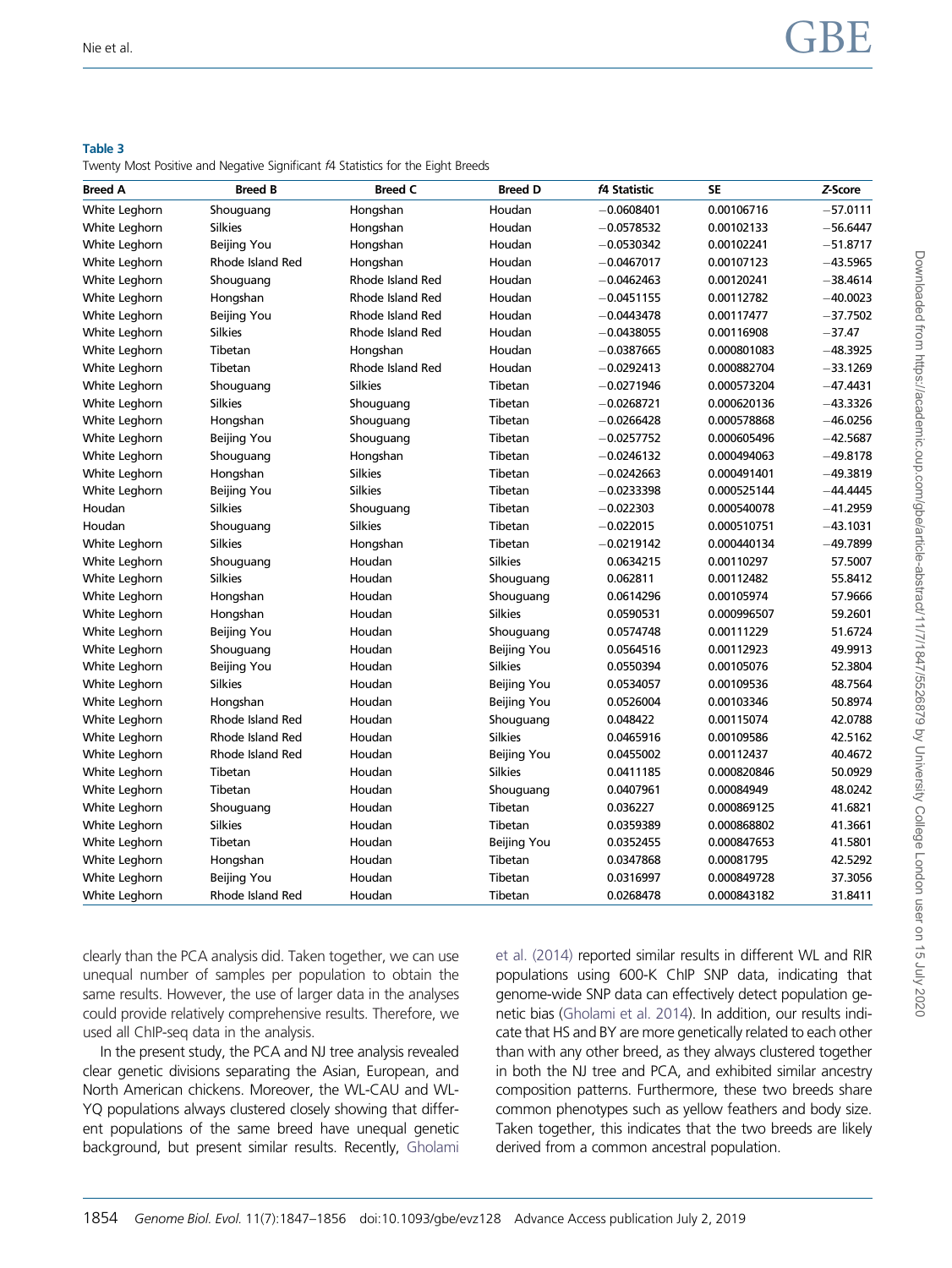Linkage disequilibrium, the nonrandom association between pairs of alleles, is influenced by various factors. In the case of domestication, selection is expected to increase LD across the whole genome [\(Juang and Chiou 2004](#page-9-0)). The LD decay at a pairwise distance can be used to determine the evolutionary history of populations ([Khanyile et al. 2015](#page-9-0)). Compared with foreign commercial breeds, the lower LD value in Chinese local chicken breeds shows lower selective intensity in China. Moreover, two breeds (WL and TB) decayed faster than the other chicken breeds [\(fig. 1](#page-3-0)E: orange and purple lines) were consistent with the findings of a previous study. The LD decays quicker in crossbred or multibreed populations (more sources) than in purebred populations [\(Fu](#page-9-0) [et al. 2015](#page-9-0)).

Furthermore, some interesting findings were obtained using the pairwise genetic distance analysis between breeds. The high degree of geographic structure observed here in Eurasian domesticated chicken ( $r^2$   $=$  0.73) strongly suggests that isolation by distance is a powerful force structuring genome-wide variation in intracontinent chicken breeds. Our findings agree with those of a previous study on yellow warbler (migratory bird,  $r^2 = 0.73$ ) ([Bay et al. 2018](#page-9-0)), but differ substantially from those observed in duck populations from China ([Zhou et al. 2018\)](#page-9-0), in which very low correlation ( $r^2 = 0.03$ ) between genetic and geographical distances exist. However, we also observed a rapidly reduced genetic–geographical correlation between breeds ( $r^2 = 0.24$ ), with the addition of RIR (North American breed). This result is consistent with the above NJ tree and  $F_{ST}$  analysis results.

Low-production performance is a well-known common disadvantage in Chinese indigenous chicken breeds. It is therefore foreseeable that Chinese farms are introducing nonnative variants to increase egg production [\(Bagust 1994\)](#page-9-0). The migration pattern (TreeMix migration edge a in [fig. 3](#page-6-0)), gene flow (f-statistics[—supplementary table S3](https://academic.oup.com/gbe/article-lookup/doi/10.1093/gbe/evz128#supplementary-data), [Supplementary](https://academic.oup.com/gbe/article-lookup/doi/10.1093/gbe/evz128#supplementary-data) [Material online](https://academic.oup.com/gbe/article-lookup/doi/10.1093/gbe/evz128#supplementary-data) and [table 3\)](#page-7-0), and admixture analysis [\(fig. 1](#page-3-0)D) obtained in our study strongly support an admixture history in TB breed. Furthermore, sample TB-NM-3 (collected in Nimu, Tibet) was clustered with WL, clearly showing genetic admixture of a commercial breed into TB Chinese indigenous breed. In addition, an impossible white feather phenotype ([supplementary fig. S3,](https://academic.oup.com/gbe/article-lookup/doi/10.1093/gbe/evz128#supplementary-data) [Supplementary Material](https://academic.oup.com/gbe/article-lookup/doi/10.1093/gbe/evz128#supplementary-data) online) observed in TB chicken from our field results seems to support this gene flow hypothesis. Taken together, TreeMix, f-statistics analyses and field results support our conclusion of commercial chicken admixture into Chinese local chicken breeds.

Although we collected experimental data as much as possible, limits on breed's sources still affect comprehensive explanations in an overall situation. More data from wild populations and other breeds (different continent) are particularly important in future domestication or selection research.

#### **Conclusions**

In summary, we collected 1,200 samples of eight chicken breeds from three continents. We estimated the genetic diversity, population structure, and admixture events using a genome-wide SNP analysis. Our results suggest that some Chinese chicken breeds (namely, TB chicken) could be facing a high risk of admixture from European and North American breeds. In addition, the genetic–geographical correlation results showed that isolation by distance plays a critical role in structuring the genomic variation within these Eurasian chicken breeds. Moreover, genetic information provided in this study is valuable resources for production applications (genomic prediction, and breeding strategy) and scientific research (genetic basis detection, studying evolution, or domestication).

### Ethics Approval and Consent to Participate

All procedures and protocols involving animals were conducted in accordance with the Guidelines for the Care and Use of Experimental Animals established by the Ministry of Agriculture of China (Beijing, China). All animal work was approved by the Animal Welfare Committee of China Agricultural University (Beijing, China) (Permit Number: XK622).

### Supplementary Material

[Supplementary data](https://academic.oup.com/gbe/article-lookup/doi/10.1093/gbe/evz128#supplementary-data) are available at Genome Biology and Evolution online.

## Acknowledgments

We gratefully thank two anonymous reviewers for insightful comments during the preparation of this article. We thank all members of the poultry team of the National Engineering Laboratory for Animal Breeding for insightful comments on the analysis and article. We thank Editage for offering professional English language editing to this study. This work was supported by funding from the National Nature Science Foundation of China (31811530296), National Scientific Supporting Projects of China (2015BAD03B03), National Nature Science Foundation of China (31672409), and Beijing Innovation Team of the Modern Agro-industry Technology Research System (BAIC04-2018).

### Author Contributions

L.Q. and Z.N. conceived and designed the experiments. L.Q. and C.N. designed and performed bioinformatics analyses. C.N. analyzed the data and wrote the article. P.A. raised the article. Y.J. and H.B. provided partial of samples and genotypes. All authors read and approved the final article.